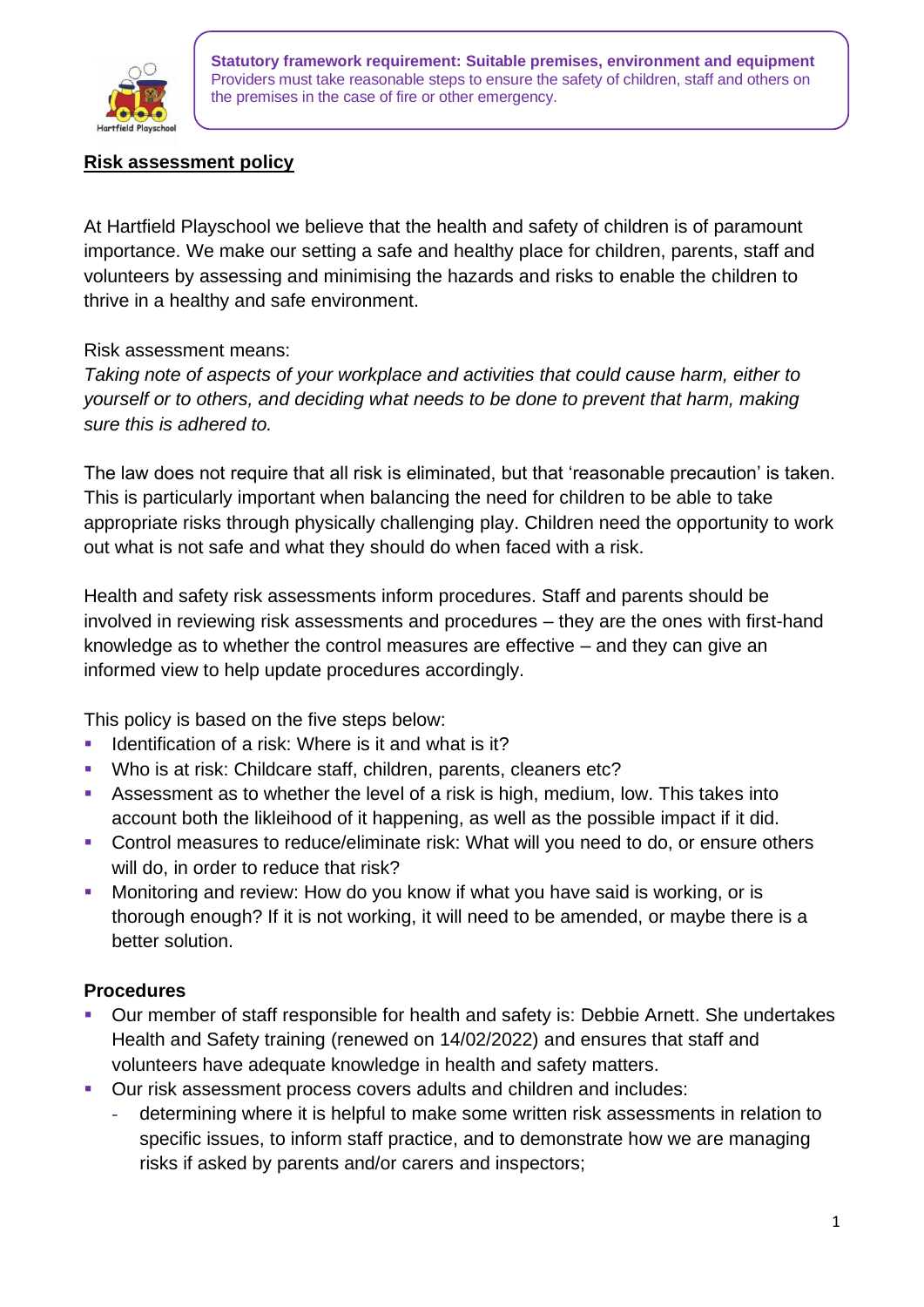

**Statutory framework requirement: Suitable premises, environment and equipment** Providers must take reasonable steps to ensure the safety of children, staff and others on the premises in the case of fire or other emergency.

- **-** checking for and noting hazards and risks indoors and outside, in relation to our premises and activities;
- **-** assessing the level of risk and who might be affected;
- **-** deciding which areas need attention; and
- **-** developing an action plan that specifies the action required, the time-scales for action, the person responsible for the action and any funding required.
- We maintain lists of health and safety issues, if any occur during our daily checks before the session begins, or during out full risk assessment which is carried out annually.
- Our Business Manager ensures that checks, such as electricity and gas safety checks, and any necessary work to the setting premises are carried out annually and records are kept.
- Our Early Years Manager ensures that staff members carry out (usually verbally) risk assessments that include relevant aspects of fire safety, food safety for all areas of the premises.
- Our Early Years Manager ensures that staff members carry out (usually verbally) risk assessments for work practice including:
	- **-** changing children;
	- **-** preparation and serving of food/drink for children;
	- **-** children with allergies;
	- **-** cooking activities with children;
	- **-** supervising outdoor play and indoor/outdoor climbing equipment;
	- **-** assessment, use and storage of equipment for disabled children;
	- **-** the use and storage of substances which may be hazardous to health, such as cleaning chemicals;
	- **-** visitors to the setting who bring equipment or animals as part of children's learning experiences; and
	- **-** following any incidents involving threats against staff or volunteers.
- Our Early Years Manager ensures that staff members carry out risk assessments for offsite activities if required, including:
	- **-** children's outings;
	- **-** forest schools;
	- **-** home visits; and
	- **-** other off-site duties such as attending meetings, training etc.

## **This policy was reviewed by the Early Years Manager: Debbie Arnett and adopted by Hartfield Playschool staff and Committee in February 2014. Reviewed in September 2015**